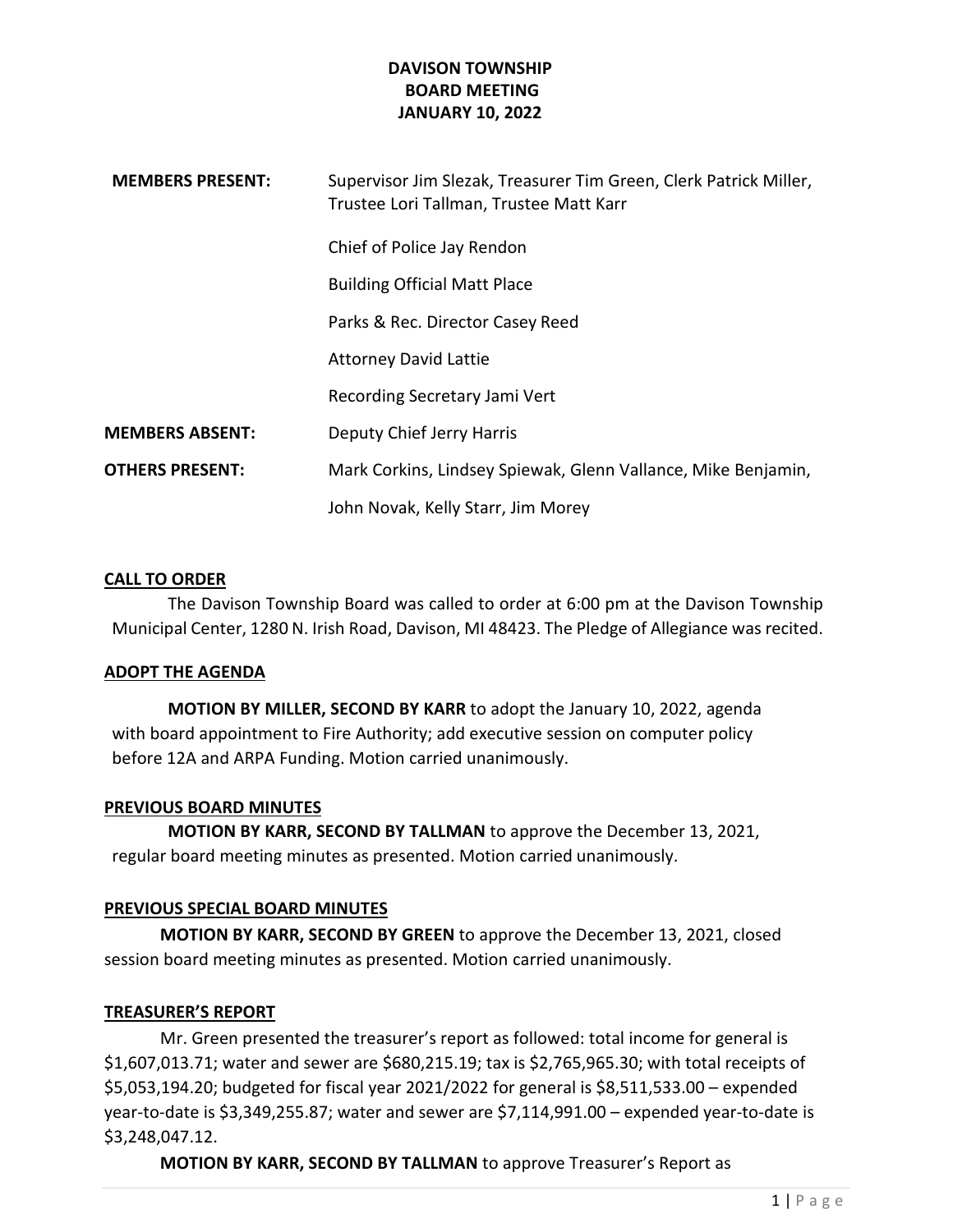presented. Motion carried unanimously.

## APPROVE BOARD EXPENDITURES

 Miller – what we are paying for the township to be cleaned a month is \$2,090.00, that is a total of around \$25,000 for the year; that is too high.

Slezak – the other ones were higher.

Miller – do we take up bids for that?

Slezak – I did before.

 Miller – we should; we never paid that much before; police have 2 gals doing it for \$300.00 a month; I know it is not the same; cut back on cleaning hall; bathrooms don't get used by the public.

 Tallman – would like to get another one; senior center going through this; it is expensive; hard to find people to clean; not a big fan of employees doing that; other options.

 Slezak – comparing December Blue Cross Blue Shield was \$25,000, this year \$29,000, \$4,000 increase; active was \$41,000, now \$47,000; now we are at a \$10,000 increase per month; we need to look at that; any suggestion or help with that would be greatly appreciated.

Karr – that shouldn't say retirees?

Slezak – no, it should say active.

 Tallman – is it something that can be addressed for the actives in negotiations? Slezak – it can, we can go through all that, not a problem.

MOTION BY KARR, SECOND BY TALLLMAN to approve board expenditures to reflect changing the retiree to actives. Roll call – Green – yes, Miller – yes, Slezak – yes, Karr – yes, Tallman – yes. Motion carried unanimously.

## UNFINISHED BUSINESS

None

# DEPARTMENT REPORTS & INFORMATIONAL ITEMS

 Supervisor's Update – Kirin Rramen Sushi is open now; a lot of new businesses opening up; excited about all the new businessess.

 Clerk's Update – reads resignation letter from Ashley West; last day will be February 24, 2022; she thanks everyone; moving into the next chapter in her life; will train if you can get someone in soon; can't have a vacancy in my department; jump through hoops to get this done; will be putting this out there; will bring it before board when I have found the replacement.

 Police Chief's Update – Corey Haynes starts FBI Training today; will be gone for 10 weeks; will learn from the best.

 Parks Director's Update – trail of lights is finally over; great event; over 3,700 people showed up; 13 nights; had 15 but had to cancel 2 nights due to high winds; moving on for Spring and Summer events; brochure can come back out in March, hopefully; busy booking rentals for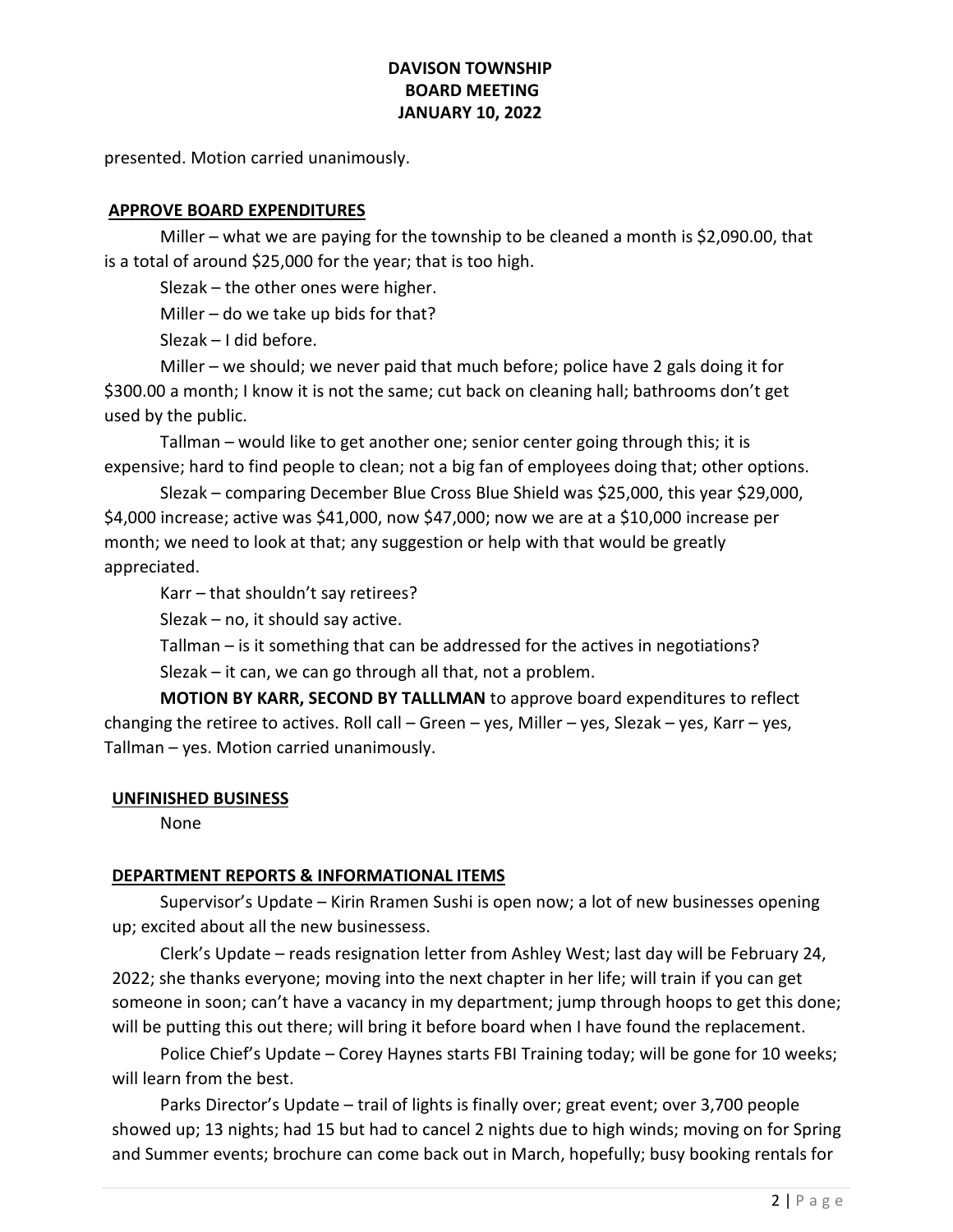the Summer; filling up quickly.

 Building Official Update – Month of December we issued a total of 6 building permits; with a total construction value of \$726,727.00; total revenue of \$6,128.00; big projects on the horizon that are coming; Torch place is open along with Kirin Ramen Sushi.

## PUBLIC COMMENT

The public comment period opened at 6:16 P.M.

 Mark Corkins – 8489 Mapleview Dr. – Received the letter from Attorney Lattie; was a trainer for the U.A.W; taught contract negotiation; arbitration; grievances; handling a lot others; not an attorney; but going to state facts; asked to be put on the agenda then I withdrew it after talking with Mr. Slezak; adult foster care should house no more than 4 adults, so why did they make it with 6 beds? see attachment for full description of what was stated.

 Lindsey Spiewak – 2218 Lily Ct – hoping the board will address this tonight and put this on the agenda to let us know what is going to happen to our subdivision.

 Glenn Vallance – 8427 Mapleview Dr. – opposed to the foster care thing; we pay twice the amount of taxes than Troy, MI; can't fix the issue of the water in our backyard; 3 years now; streets are an ice rink; Red Wing players are skating up and down my street; street light is not getting fixed; adult foster care passes just like that; we are one of the houses that are looking to move out of the Township.

Mike Benjamin – 2224 Lily Ct – give input what constitutes profitability; taking in \$3K a month and has 53 units; if this is true, he could buy any property; the state shut down their facilities and found another way to save money; and the burden will fall on the subdivision.

 John Novak – 8492 Mapleview Dr – I would like to be put on the agenda each month to be updated as to what is happening with the group home; start addressing these concerns.

 Kelly Starr – 8960 Championship – echoing on what has already been addressed; what is being done to shore up this issue; what can be done to shore up this issue; what is your formal response to this; our subdivision would be perfect for this to happen.

 Barry Jones – 2098 Oaksbluff Ct – Woodbridge is a family community; concerned citizens; a lot vested in our neighborhood; asking for your help.

 Jim Morey – 1298 N Cummings Rd - how does the zoning change all the time; zoned one way and then next it is zoned the other way; county shot down the issue of manufacturing before when it was brought to them; people are having a real hard time with the issue of the roads and semis using them when they are not aloud.

Slezak – Lattie if you would like to give an update you can.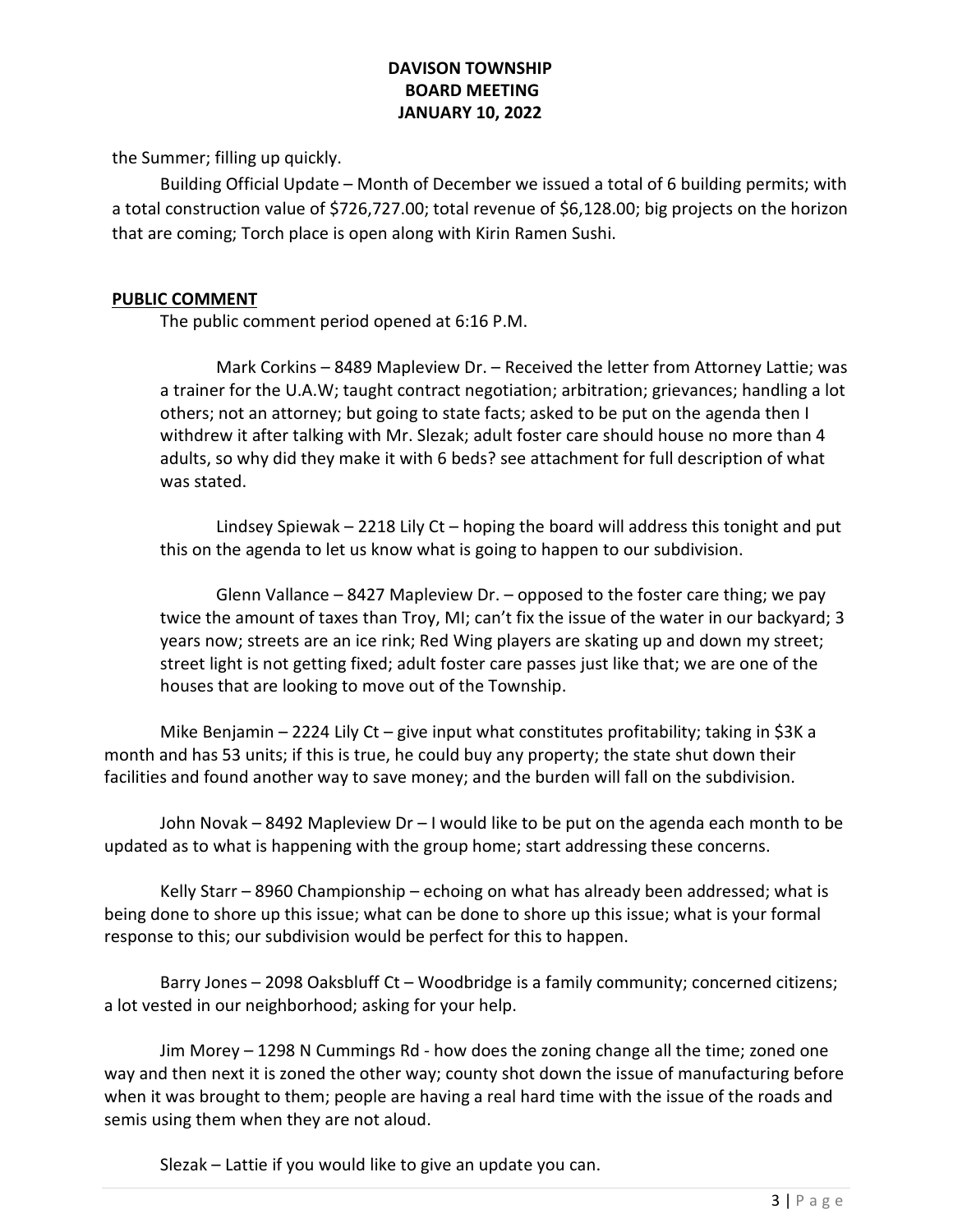Lattie – anyone who wants to get involved can; board gets my legal opinion first and then give it to you the residents; applicants are arguing they fall under section K; a private residents with the capacity to receive not more than 4 adults if they are monitored; problematic; very difficult to monitor; board might want to think about a committee to monitor the issue; we want to see proof of only having four residents; deed restrictions are usually contained in the master deed; limited to owner and association can only enforce; if you want to pursue the issue you will want to obtain an attorney; I'm happy to talk with the attorney if need be; we will focus on zoning category; I don't know if we have an ordinance on the books that say you can't rent your space out; we will have to find out; the board will see if they want to have a committee to be formed; building code will find out if it is up to code and meets the standards; next steps are laid out; it is not over.

Miller – isn't there 4 associations in that complex? If so, that will complicate things.

 Lattie – one homeowner probably has the right to enforce the by-laws; don't put it on the agenda, just as an informational item; they are working under the state zoning law; if they are in compliance, we are not going to be able to pursue unless they fall out of compliance.

 Slezak – as a board we don't get to sit together as 5 or 3; a lot of times we don't even get to have the discussion with the public; we want the publics input; there was concern and we don't mind the short answer with the attorney.

Lattie – with your permission I'm able to communicate with the residents.

Mark Corkins – thanks for listening to us and responding to us; really appreciate that.

The public comment period was closed at 6:47 P.M.

#### NEW BUSINESS

#### RENEW PLANNING COMMISSION BOARD MEMBERS

MOTION BY KARR, SECOND BY TALLMAN to renew John Allen, Jackie Hoist and Carol Dowsett to the Planning Commission term ending 12.31.2021. Roll Call; Miller – yes; Slezak – yes; Karr – yes; Tallman – yes; Green - yes. Motion carried unanimously.

 MOTION BY KARR, SECOND BY TALLMAN to renew Tim Green and Nancy Davis to the Zoning Board of Appeal term ending 12.31.2021. Roll Call; Slezak – yes; Karr – yes; Tallman – yes; Green – yes; Miller – yes. Motion carried unanimously.

 MOTION BY KARR, SECOND BY TALLMAN to renew Tim Green to the Fire Authority term ending 12.31.2024. Roll Call; Karr – yes; Tallman – yes; Green – yes; Miller – yes; Slezak – yes. Motion carried unanimously.

 MOTION BY TALLMAN, SECOND BY GREEN to renew Matt Karr to the Genesee County Metro Alliance term ending 12.31.2023. Roll Call; Tallman – yes; Green – yes; Miller – yes; Slezak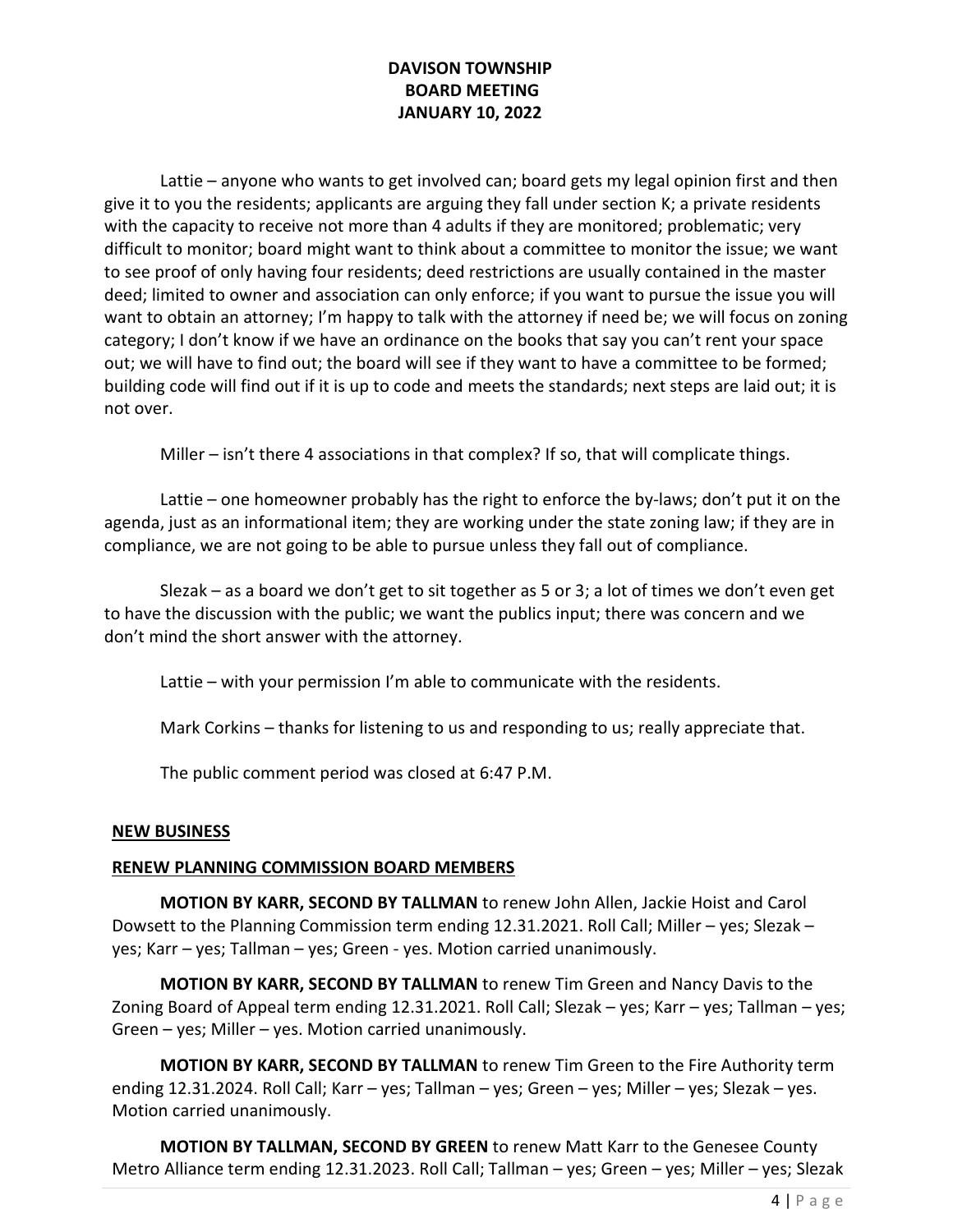– yes; Karr – yes. Motion carried unanimously.

### DISCUSSION OF 4-DAY WORK WEEK

 Miller – I've been badgered by the employees all week on this issue; it would be 7:30 A.M. to – 5:00 P.M., 45-minute lunch, 4-days, 9-hours a day, Monday thru Thursday, 35 hours a week; took time to come up with some pros and cons; Pros are less exposure to covid virus; open  $\frac{1}{2}$ hour earlier and stay open 1-hour later; results in energy savings on heat and lights; elimination of holidays that fall on Fridays; giving employees 3-days off would off-set the future of pay raises in the future – my take on this. Cons are township office not open on Fridays would be problematic in some areas such as building issue with permits, would have to coordinate; real estate transactions; negative effective with residents as they think all we do now is just sit around and drink coffee all day; Tax Day and voting issues would not be affected by this as state law states we have to be open on certain days.

Karr – you want to pay 36-hours when they get paid 35-hours?

Slezak – it would be 35-hours due to contracts with a 45-minute lunch.

 Karr – so last month we had this from 8-5:30 and we voted this down, now we are changing it to 7:30-5 – more less.

 Miller – that was the consensus that most of the employees came to me and the ones I talked with before; they are asking the board to consider that time frame.

 Tallman – huge supporters of our employees, however, employees are my second concern, residents are my first concern; huge headache no matter what schedule we have; we will not have everyone on board.

 Karr – prefer we stay open 5-days; but if you three consider this, I'm for 8-5:30 better than 7:30-5; secondly, we are in negotiations and could be used as a bargain tool, to save money.

Slezak – we don't have a motion, just a discussion.

 Miller - if we did do it on a trial basis, I look at both ways – perk for employees on what we pay out since we are frugal about pay raises; we necessary not turn it over to where the inmates are running the asylum, so to speak; would it help with covid on the rise?

 Slezak – anything further on this issue we want to discuss? If not, we can go into closed session.

Miller – do we want to make a motion on it?

Slezak – don't think so.

Miller – do we want to stop it, or it will keep going on and on?

Slezak – we can bring it back up anytime like Karr said.

Miller – okay, I'm cool with that.

MOTION BY MILLER, SECOND BY TALLMAN to enter into executive closed session at 7:03 P.M. Roll Call; Green – yes; Miller – yes; Slezak – yes; Karr – yes; Tallman – yes. Motion carried